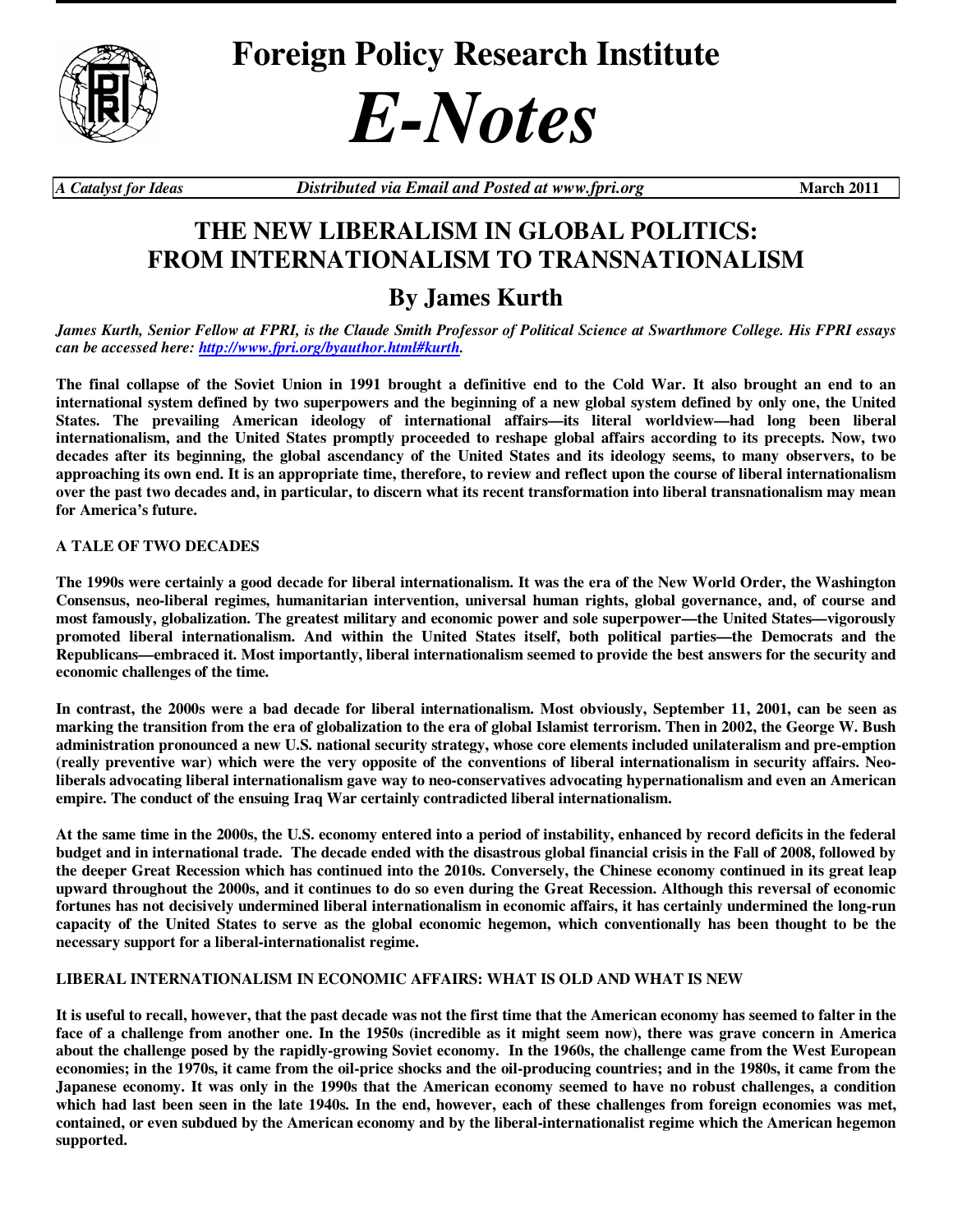**Unfortunately, the economic challenge that developed in the past decade could well be different than those in the decades before. First, the potential scale of the Chinese economy greatly exceeds that of the earlier challengers; there is also the large potential scale of the Indian economy, as well. Second, the current scale of American economic difficulties greatly exceeds that of earlier decades, with both the budget deficit and the trade deficit being at record levels and with no obvious prospects for their reversal.** 

**Indeed, the current economic challenge can be seen as combining each of the previous major challenges into one massive one the Soviet command economy and the Japanese organized capitalism of the past are recapitulated in the Chinese state-guided, market-Leninist, economy of today. The West European social-market and advanced-industrial economies of the past are recapitulated in the mature but still competitive German and Japanese economies of today. As for the oil shocks of the 1970s, we may be seeing the beginnings of their recapitulation in the current political turmoil in the oil producers of the Middle East. Given the scale and the scope of the current economic challenge, it is very conceivable that this time is different, that the American economy will at last fall into a consistent and long-term decline. If so, the decline of the American hegemon could mean that liberal internationalism would decline also.** 

#### **LIBERAL INTERNATIONALISM IN SECURITY AFFAIRS: WHAT WAS CHANGED AND WHAT HAS BEEN RENEWED**

**The Bush Doctrine of unilateralism and preventive war and the neo-conservative vision of an American empire certainly posed a challenge to liberal internationalism in the realm of security. However, the first fruit produced by this challenge was the Iraq War, and the course of that war in its first several years (a grueling, grinding counterinsurgency campaign with little evidence of progress until 2007) had the effect of aborting much of the Bush Doctrine and the neo-conservative project. Unilateralism and preventive war had left the United States in lonely exposure and with diminished respect. Moreover, with a second grueling, grinding counterinsurgency campaign in Afghanistan, U.S. military forces were stretched far too thin to undertake any new invasion of another country, much less provide the reputation for awesome military strength which is so important for advancing any empire. Consequently, the second Bush administration had to return to multilateralism and negotiation—not turn to unilateralism and preventive war—when dealing with the genuine nuclear threats that arose from North Korea and Iran during the 2000s. The Bush administration also had to resort to multilateralism in its efforts to reconstruct Afghanistan and to negotiate an end to Libya's nuclear program. The succeeding Obama administration has continued in this direction. It has returned to a pronounced version of multilateralism (most recently, in its military operations against the Qaddafi regime in Libya), and it has sought to reinvigorate liberal internationalism in security affairs.** 

# **THE LIKELY INCAPACITY OF LIBERAL INTERNATIONALISM IN THE FUTURE**

**However, it is not at all clear that liberal internationalism can actually solve the problem which gave birth to the neoconservative hypernationalism and imperialism in the first place—i.e., the security challenge posed by transnational networks of Islamist terrorists. Liberal internationalism had failed to prevent the rise of al Qaeda and the conditions which nurtured it in the 1990s, and it had no convincing program to deal with Islamist terrorism in the immediate aftermath of 9/11.** 

**Moreover, it is not clear that liberal internationalism will actually be capable of meeting the challenge of the dramatic (and potentially disruptive) rise of the Chinese economy. The Chinese conception of the international economy is best characterized not as liberal internationalism but rather as conservative nationalism or mercantilism, rather like the Japanese conception from the 1950s through the 1980s, but even more so.** 

**Consequently, it appears likely that liberal internationalism will not be able to deal adequately with the two great challenges of the next decade or more—the security challenge posed by the transnational networks of Islamist terrorists and the economic challenge posed by the conservative nationalism of China. Can these two challenges be better addressed with some alternative to liberal internationalism?** 

# **THE NON-ALTERNATIVE OF NEO-CONSERVATIVE HYPERNATIONALISM**

**We can now be reasonably certain that one alternative, that of the neo-conservative hypernationalists and imperialists, offers even less promise than liberal internationalism. They had their brief moment in the sun (from 9/11 to the beginning of the Iraq War, or about 18 months), and they had their chance to solve America's grave security and economic problems. They blew it by making these problems even worse than they were before. I would instead like to propose an alternative to both liberal internationalism and neo-conservative hypernationalism, and that is conservative internationalism. But first, we will have to recognize the recent transformation of liberal internationalism into liberal transnationalism.** 

# **FROM LIBERAL INTERNATIONALISM TO LIBERAL TRANSNATIONALISM**

**Liberal internationalism as we have known it over the past generation or two has included several interrelated but distinct elements: (1) liberal democracy in politics; (2) free markets in economics; (3) the open society with respect to borders and**